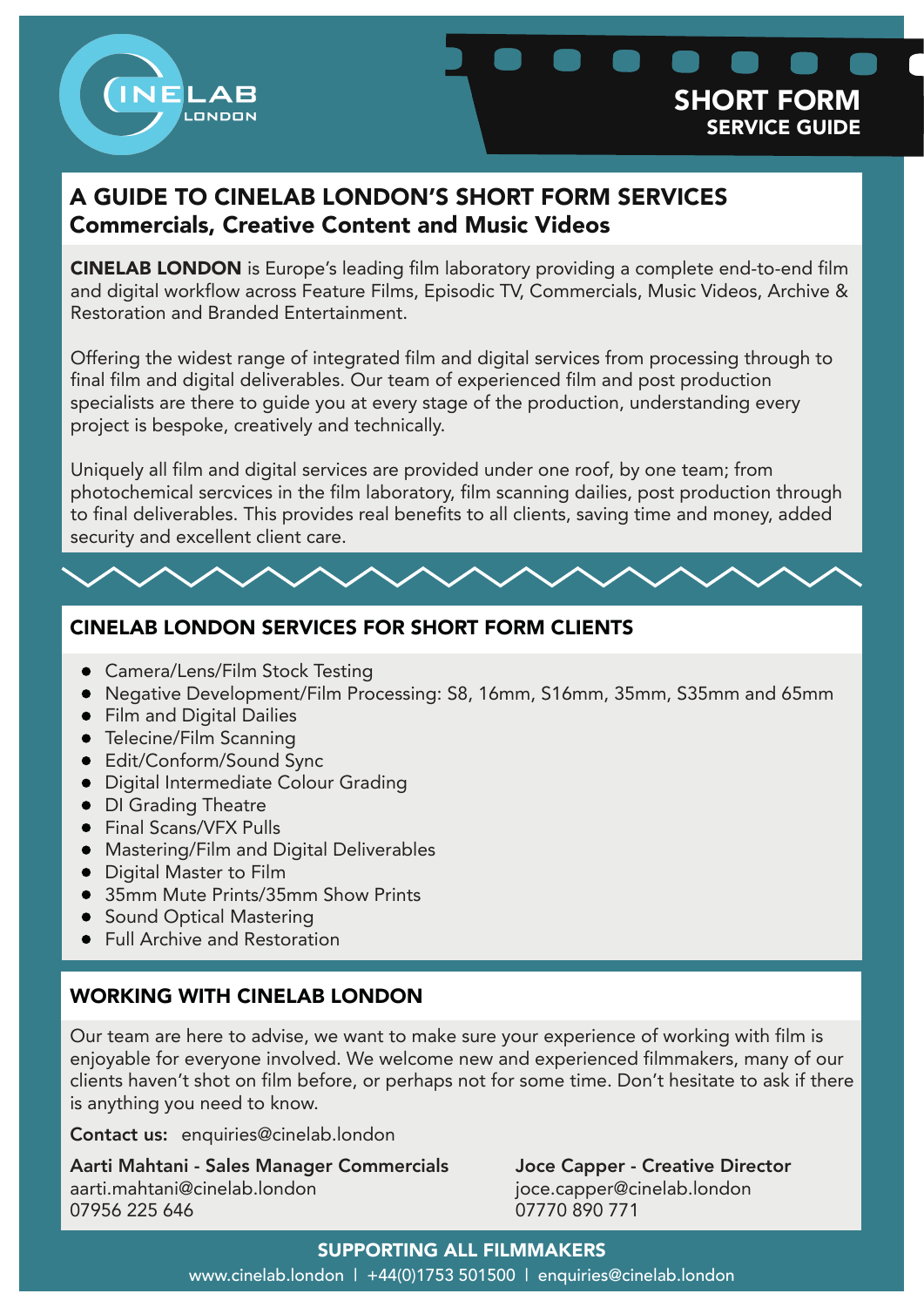

# BEFORE THE SHOOT

## Buying Motion Picture Film Stock

Cinelab London does not sell film stock. We recommend the following:

Frame24 are an official reseller of motion picture film and sell service packages which include both film stock and our services. The Frame 24 vouchers does have a 400ft minimum processing amount. You can choose to either order online www.frame24.co.uk or contact Rachel Baker directly on +44 (0)7774 608709.

If you need to order 20,000 feet or above you should contact Kodak directly.

Cinelab London - You may decide to buy only stock from Frame24 and wish to request a separate quote from us for processing and scanning services. Please email us with the details of your project to: enquiries@cinelab.london.

Note: We are unable to process Tri-X Reversal, Kodachrome or B&W 8mm/Super 8mm. We are unable to process Fuji Motion Picture Film.

# BUDGETING FOR SHOOTING ON FILM

## Quotes/Agreeing Costs and Scheduling

We want to make sure that shooting on film is as cost effective as possible and the budget spent is shown on screen. Planning in advance is key, we can provide costs and timings for all projects and advice on which workflow should be taken to best suit the production.

### Primary Budget considerations:

- **•** What Project Type is your production?
- Film Gauges What format?
- Film Format Choices: 4perf, 3perf, 2perf?
- Are you shooting Colour or B&W?
- **•** Optimum Shooting Ratios
- What amount of film requires processing/scanning?
- Are these 100 or 400 feet rolls?
- What is the shooting schedule and when will we receive the film?
- Is an Off-line/On-line or Scan Once workflow being taken?
- What quotation is needed? 2K, 4K or HDR ungraded Log scans?
- Any additional requirements sound sync?
- Have you considered Archival requirements? (Digital and Physical)

# Budget Guide: Stock, Processing and Scan Once - Price Per Minute See also: Short Form Processing Ratecard

### Helpful Contacts for Film Camera Hire & Lenses:

- Arri
- Movietech
- Panavision
- Take 2 Films
- One Stop Films
- Gear Room

### SUPPORTING ALL FILMMAKERS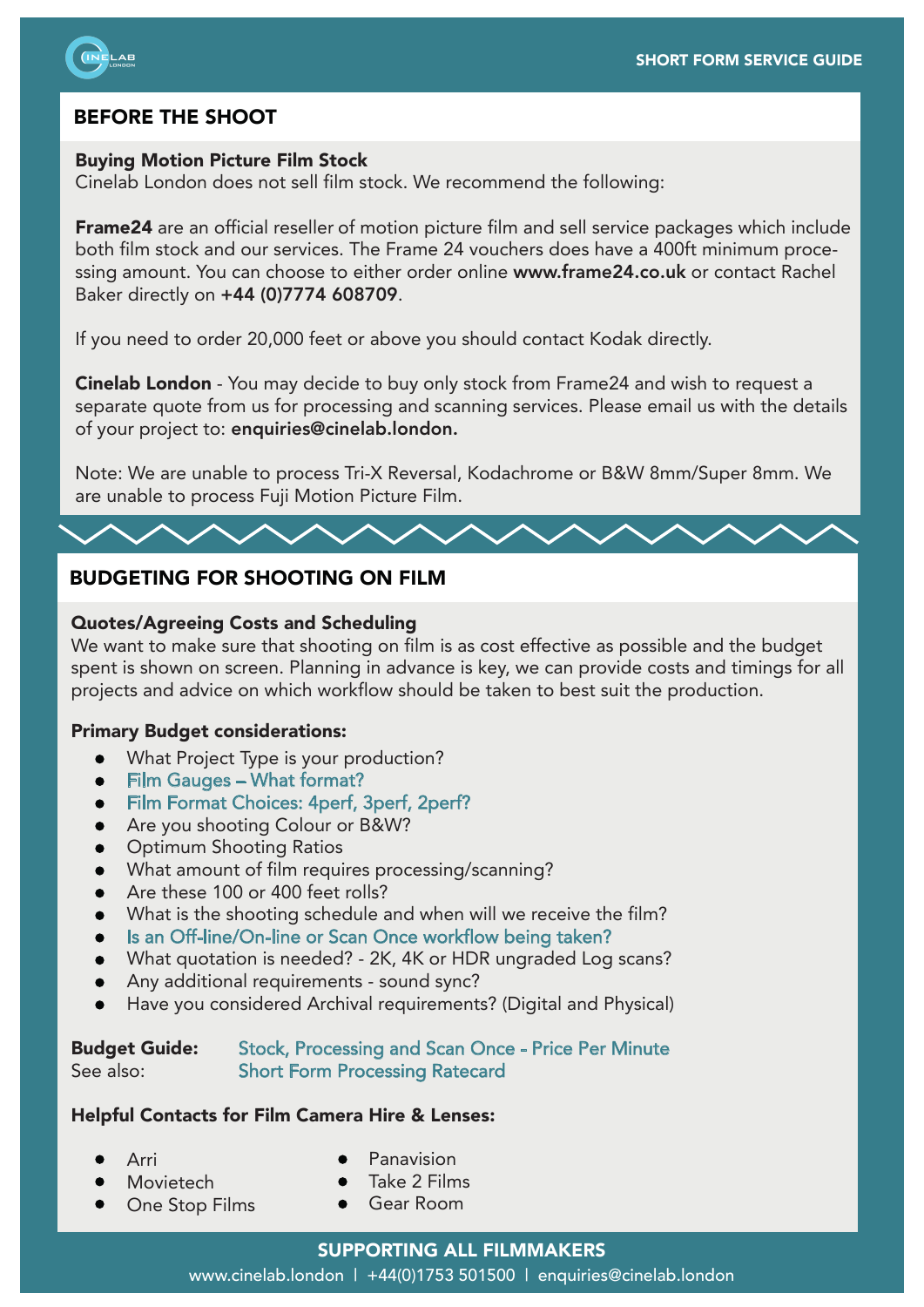

# SHOOTING ON FILM? QUICK COMMERCIALS WORKFLOW GUIDE



# PRE PRODUCTION FILM/CAMERA LENS TESTING

The look of a project is determined by the combination of many choices available, so before the main production begins it is common practice for film and camera lens test shoots.



# NEGATIVE DEVELOPMENT

Photomec ECN2 Processors Night and Day bath processing for 65mm | 35mm | 16mm | 8mm colour and black & white

### TELECINE

2K Spirit Telecine/DFT Scanity 2K Graded Rushes or 10bit Log Transfers Export to DPX, Avid, DNx or Prores as required



### SOUND SYNC

Optional sound sync using Avid Media Composer Export to DNx or Prores for Editorial Export to H.264/MP4 for Production Review



### **DELIVERY**

Encrypted Electronic File Delivery via Sohonet Filerunner for Editorial H.264 upload to Cinelab London screener service for online review and approval



### SCANNING

Spirit 2K/4K Scanity 2K/4K Arri 2K/4K/6K 2K or 4K DPX files for Conform and Grade VFX Pulls/Drama Scans/Select Takes from EDL EDL must be provided as a CMX36 file in "C" Mode

### FILM/DIGITAL DELIVERABLES



Film Recording up to 4K using Arrilaser 2 or Direct to Print with Cinevator Optical Sound Negative Answer prints, IP/IN and Release Prints DCPs for Digital Cinema Distribution

After the Processing and Scanning Stage the workflow is then the same as content that has been acquired on digital. A more detailed workflow is included later in this guide.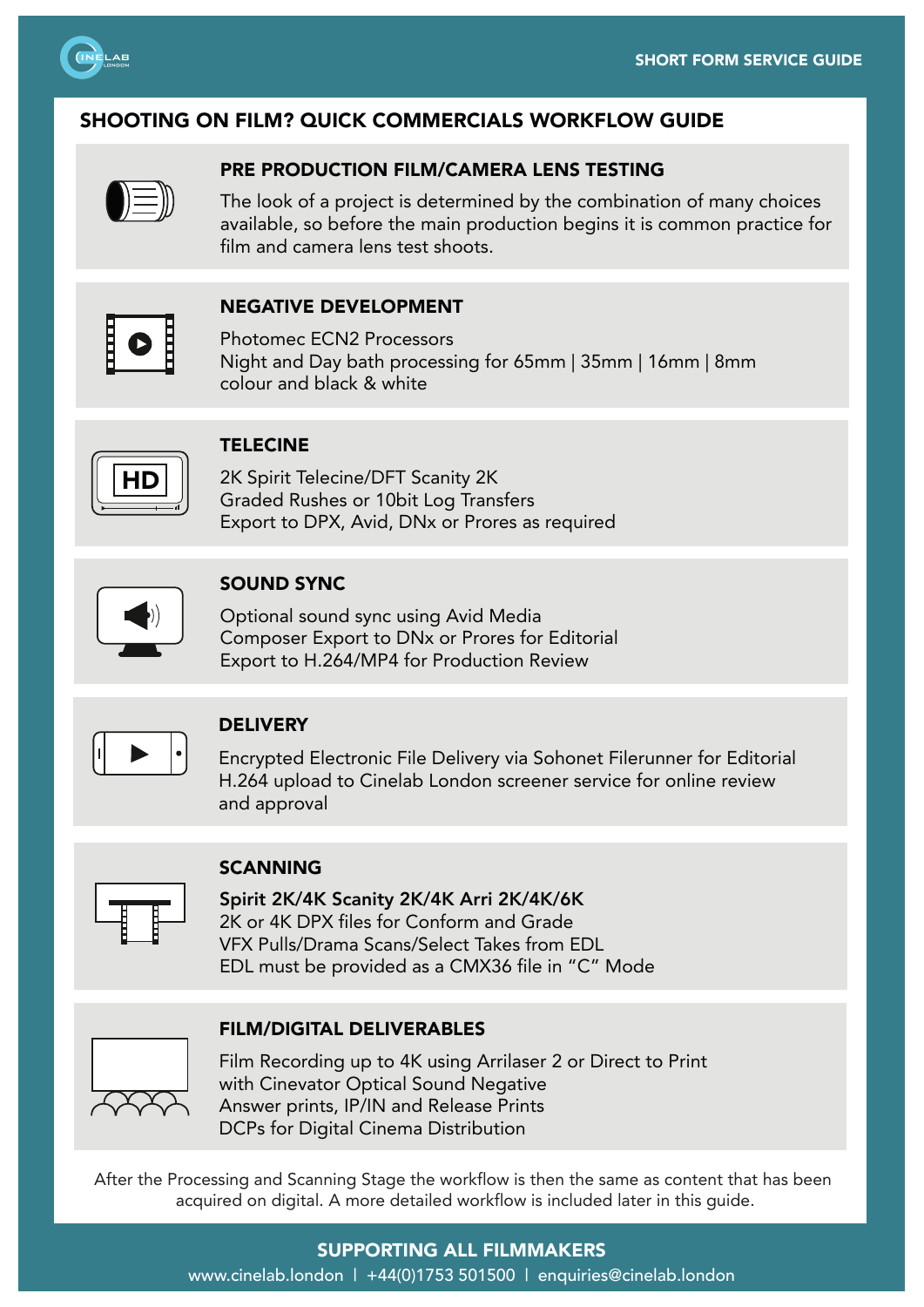

# BOOKING YOUR PROJECT WITH CINELAB LONDON

### TURNAROUND TIMES - Footage Dependant

Always schedule your project as far in advance as possible, we can book resources and ensure we meet schedule deadlines.

### 8mm and Super 8

Cinelab London Direct: We offer a 5 day turnaround (processing, scanning & upload) Frame 24 Discounted Package: We offer a 7 day turnaround (processing, scanning & upload)

### 16mm and 35mm

Cinelab London Direct: We offer a 3 day turnaround (processing, scanning & upload) Frame 24 Discounted Package: We offer a 5 day turnaround (processing, scanning & upload)

Please note: If a faster turnaround is needed, see Short Form Ratecard for Rush Order Fees

**65mm - By Quotation.** 

Please note: If a faster turnaround is needed, see Short Form Ratecard for Rush Order Fees As a general guide for the Rush Orders Fee is a 20% Surcharge.

# QUOTES/AGREEING COSTS AND SCHEDULING

Once you are happy with costs, timings, workflow and payment details we are ready to receive your materials:

#### Cinelab London Projects

Please fully complete the Customer Project and Invoicing Form and Cinelab London Project and Scanning Checklist and email to enquiries@cinelab.london. It is helpful if this is sent before we receive any film, we double check requirements and schedule in the work/resources to meet timings.

Negative Picture Reports/Camera Sheets are usually completed by the DoP/Camera Operator on the day of the shoot. Ideally, these should be sent with your clearly labelled package/film.

### Process Paid Frame 24 Projects

Please fully complete the Customer Project and Invoicing Account Form and Frame 24 Project and Scanning Checklist and email to enquiries@cinelab.london. It is helpful if this is sent before we receive any film, we double check requirements and schedule in the work/resources to meet timings

Negative Picture Reports/Camera Sheets are usually completed by the DoP/Camera Operator on the day of the shoot. Ideally, these should be sent with your clearly labelled package/film.

Help needed to complete the Cinelab London Telecine and Scanning Checklist? The Director or DoP will often provide the technical details required. Our Glossary and Short Form Ratecard also provides information But, don't hesitate to call us!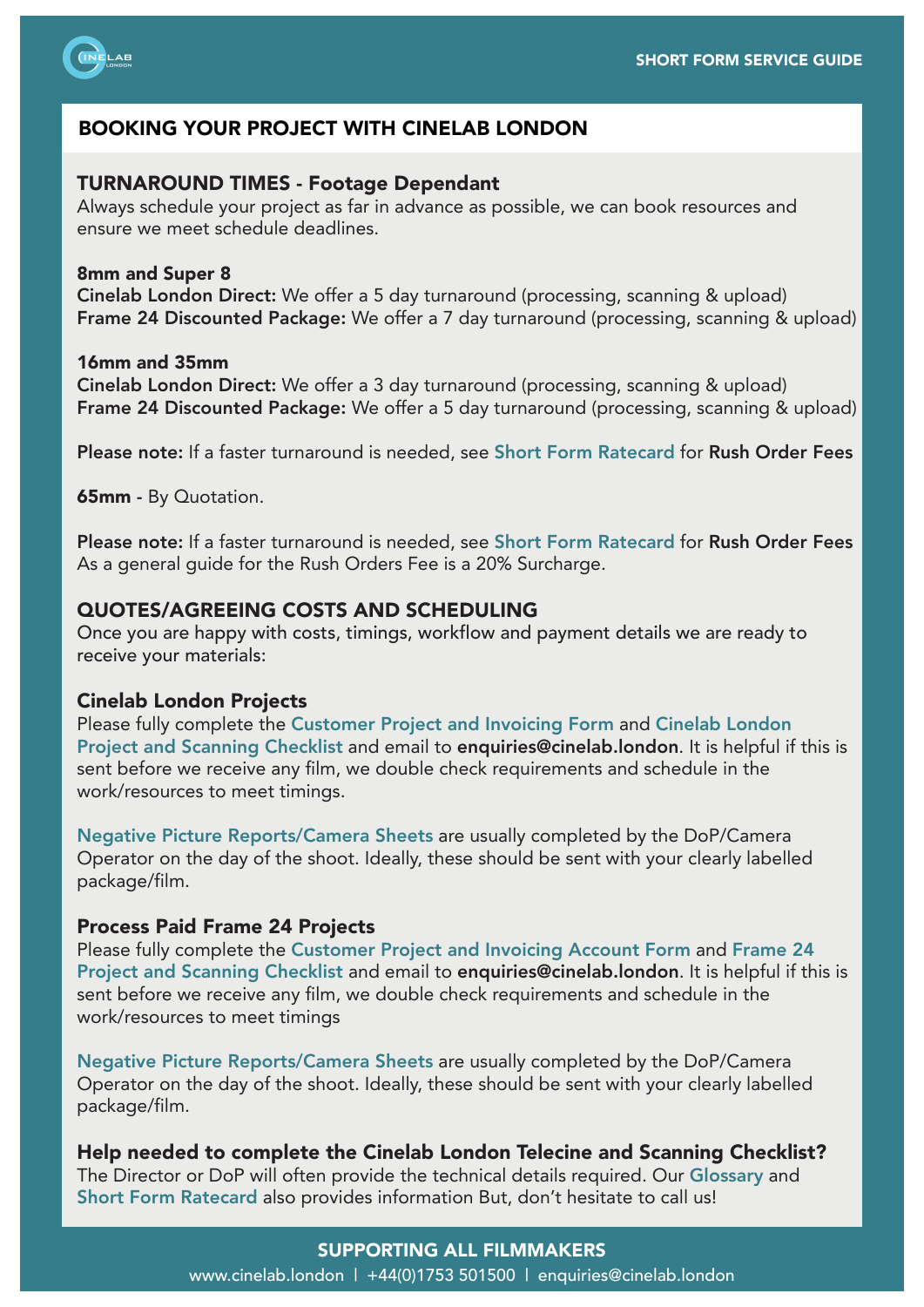

# ACCOUNTS AND PAYMENT

Please see our Standard Terms and Conditions of Business online at: www.cinelab.london

Purchase Orders (PO) should be supplied prior to any work commencing, once the schedule and cost for services are jointly agreed. Email PO to accounts@cinelab.london

Customer Account Form It takes approx. 21 days from date of receipt to process a completed form.

Full Payment is required before delivery of the digital files/processed content.

Payment - We accept BACS or Credit Card payments.

Bank Details: Account Name: Cinelab London Limited VAT Reg: GB 935 6402 21 Company Reg No. 06701466 Account Number: 32050331 Sort Code: 40-06-29 IBAN: GB90HBUK40062932050331 SWIFT: HBUKGB4B

Contact Email: accounts@cinelab.london

# DELIVERY AND COLLECTIONS

Cinelab London is currently open Monday through to Friday. We are closed on Saturday and Sunday..

Delivery Address: Cinelab London, 715 Banbury Avenue, Slough, Berkshire, SL1 4LR

- Currently all deliveries amd collections need to be done by prearrangement. Thank you for your understanding.
- Ensure all packages sent to us are clearly labelled and always let us know when you have sent material to us and the estimated time of delivery. We receive a lot of precious film from many clients and if they are not clearly labelled it is difficult to identify and causes delays to schedules.
- We confirm receipt of all materials, via email within 24 hrs, when they arrive with us.
- We will provide package dimensions, when ready to collect to provide to your courier.

# Day Drop Off

As a guide - prearranged deliveries and collections are currently accepted from 8am up to 6pm. Then there is a gap until the night shift starts at 10pm to 6am. Day Lab Manager: Andy Hudson | 07836 289877

# Night Drop Off

As a guide - prearranged deliveries and packages are currently being accepted from 10.15pm to 6am. Then there is a gap before the day shifts starts. Please see our Out of Hours Instructions For Night Delivery. Night Lab Manager: John Gurney | 07917 108540

# SUPPORTING ALL FILMMAKERS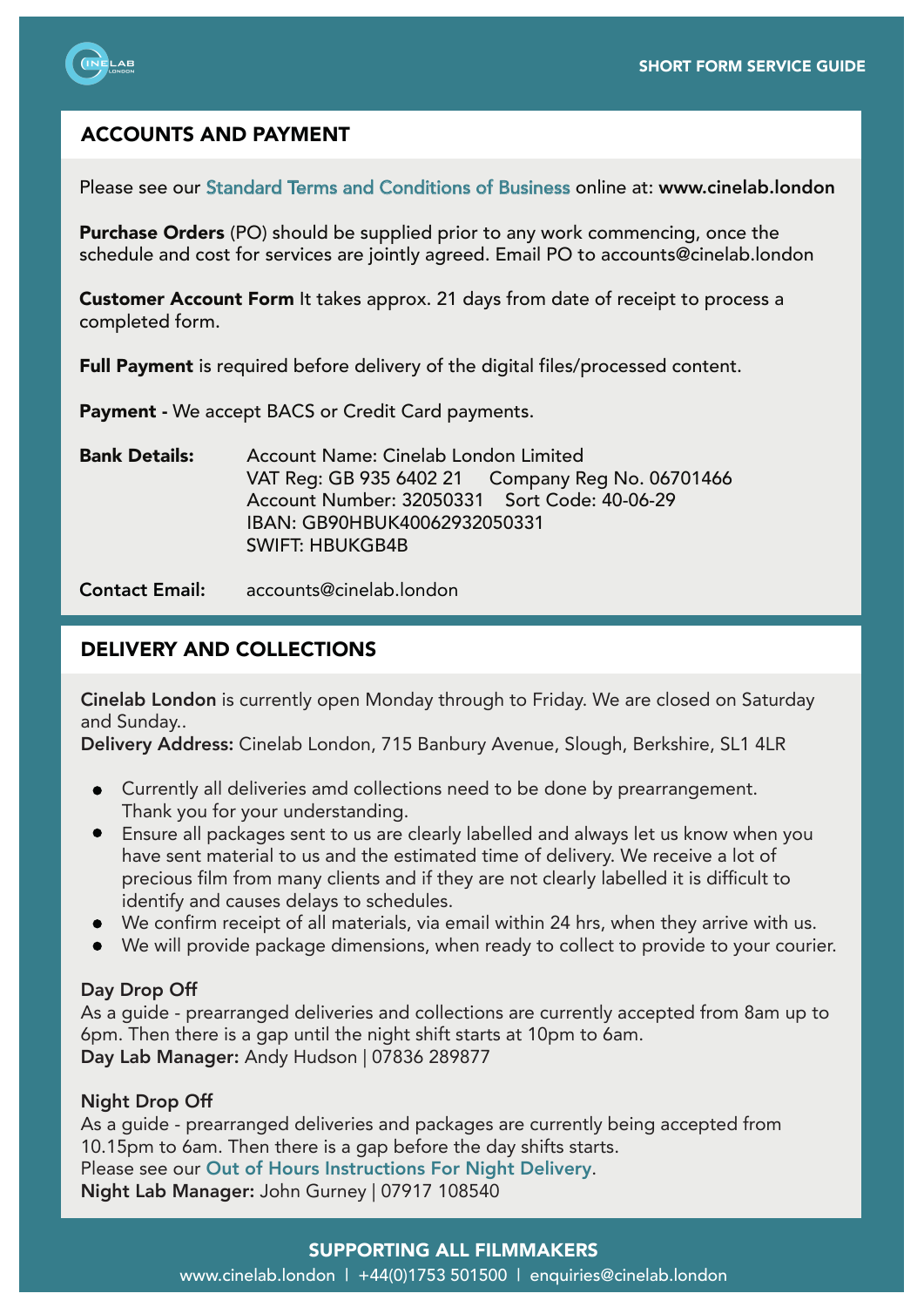

# DELIVERY AND COLLECTIONS (cont.)

### Shipping Information/ X Rays of Negative

We happily receive thousands of cans of film negative safely from all around the world every year. Many of our filmmaking friends and clients use these companies:

- Dynamic Freight is a transport media specialist.
- Interparcel.com is a courier comparison website.
- DHL Global Forwarding is a global freight forwarder. (Email john.dewhurst@dhl.com)
- Addison Lee Local and international courier service.

#### Do Not X Ray Labels

We recommend that you attach these labels to the front of the film boxes/cans. Cinelab London Downloadable 'DO NOT X-RAY' Labels

Please make sure the completed Negative Reports/Camera Sheets are sent with film.

### Hand Carrying Film

Our recommendation is to print out: Cinelab London Downloadable 'DO NOT X-RAY' Labels and apply to the film boxes/cans. Request for it not to be X-Rayed that's the best option, but if it does have to go through the security scanner, ask that the film is put through on it's own without stopping in the machine

# STORAGE

Please give some thought to the physical storing of your film. Unfortunately we don't have facilities or resources to securely store film without charging. Please ask us for help and we can recommend solutions for short and long term storage as well as destruction if preferable.

All project materials, including film, must be collected/returned within 30 days from invoice date. If project materials are not collected within 30 days from invoice date, a £3 storage fee, per item, per month is automatically invoiced monthly

### RECYCLING/DISPOSAL

Disposal Fee: £5 per item Secure Recycling/Disposal is carried out in accordance with WEEE directives. No waste material disposed of on your behalf goes to landfill.



SEE OUR WEBSITE WWW.CINELAB.LONDON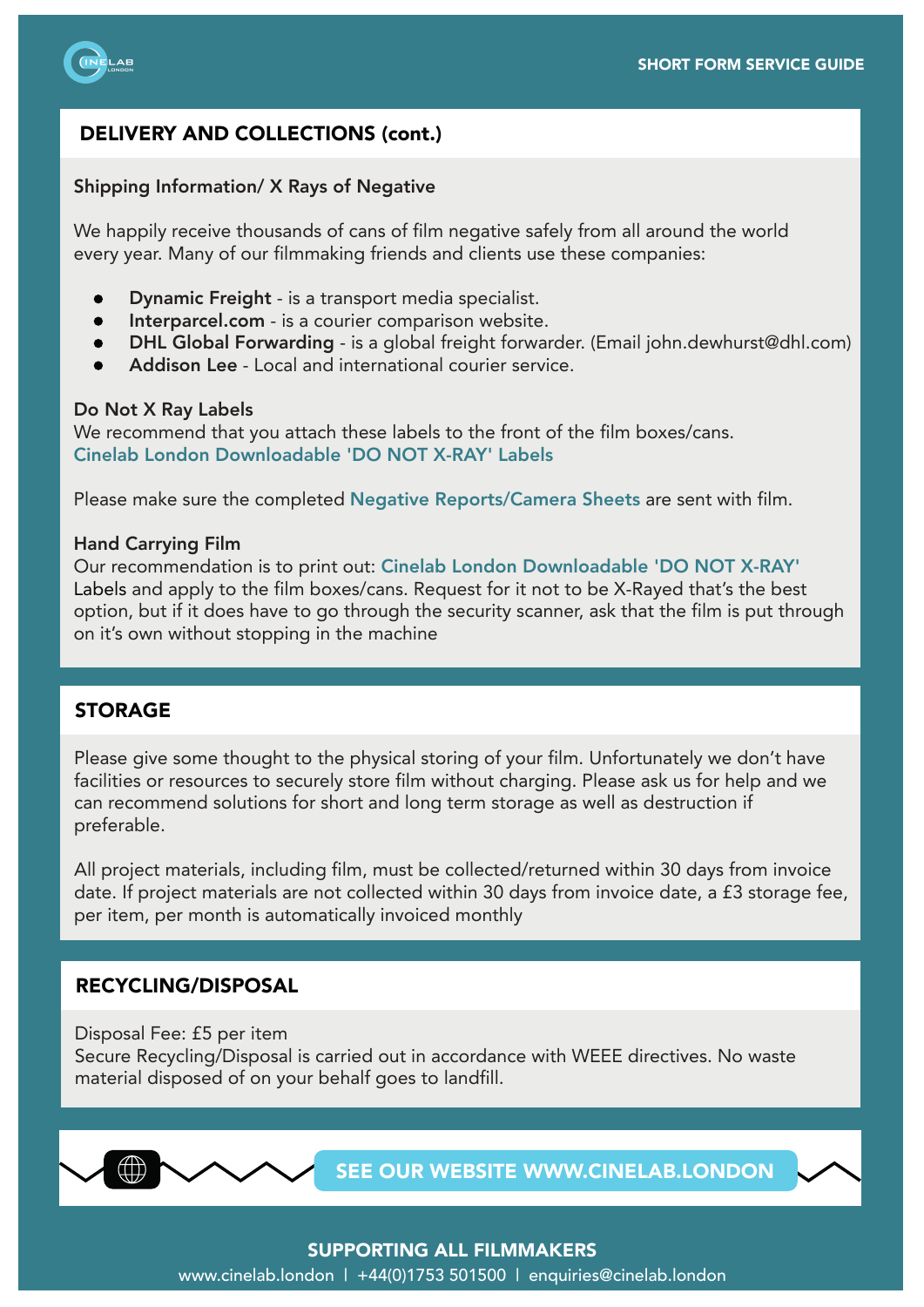

3

6

# COMMERCIALS WORKFLOW - DETAILED INFORMATION

- 1 Film Processing/Negative Development
- 2 Film/Digital Dailies: Telecine/Film Scanning/Digital Dailies

Sound Sync

- 4 Secure File Delivery
- 5 Film Scanning/Selected Takes/VFX Pulls
	- Digital Deliverables/Editorial

# 1. FILM PROCESSING/NEGATIVE DEVELOPMENT

### SERVICES:

## Night and Day Bath Processing for 65mm, Super 35mm, 35mm, Super 16mm, 16mm, 8mm, Super 8mm, Colour and Black & White

On the day of the film shoot the exposed negative 'Dailies' are sent to the film laboratory to be processed. Once the exposed negative is received from the client it is fully inspected in the Cinelab London dark room. Then loaded into light tight magazines, next it is processed/developed through the Photomec film processing machine, guaranteed for absolutely best pictures. Finally, prior to scanning the processed film is assembled into Lab Rolls (LR) before being scanned into digital files.

# 2. FILM/DIGITAL DAILIES: TELECINE AND FILM SCANNING/DIGITAL

## SERVICES:

# 2K Spirit Telecine or 2K Scanity Graded Rushes or 10bit Log Transfers. Export to DPX, Avid, DNx or Prores as required

Cinelab London has the widest choice of film scanners in Europe, including Spirit, Arriscan and Scanity HDR allowing us to scan from HD to 6K resolution. We can can provide a bespoke Dailies Lab tailored to the scale and requirements of each and every job, regardless of size. Our Dailies Labs comprise exclusively of industry approved hardware and software, driven by the expertise of our skilled operators. Each Lab Roll (LR) is scanned at the required finishing resolution (2K, 4K, 6K) as un-compressed, un-graded, Log, DPX files.

We've also collaborated with Onset Tech, based at Cinelab London to offer a complete solution to both film and digital based workflows. Delivering dailies across multiple facilities is now a thing of the past.

# SUPPORTING ALL FILMMAKERS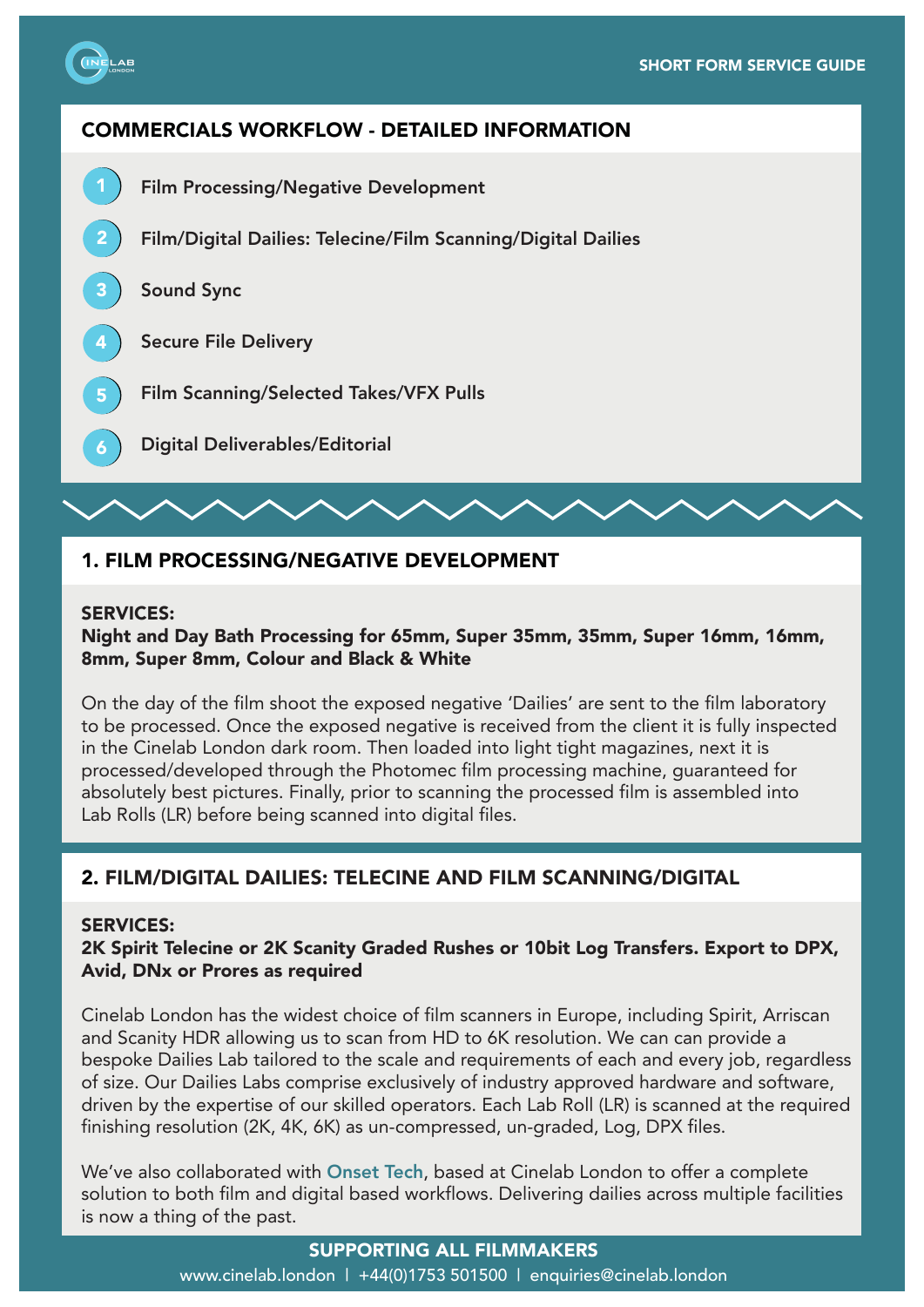

# 2. FILM/DIGITAL DAILIES: TELECINE AND FILM SCANNING/DIGITAL (cont.)

What are the main differences between Cinelab London's Film Scanners?

### 2 x DFT 4K Spirit

### 16mm and 35mm, 4K file formats – uncompressed DPX, DNx, Prores

This scanner has been the mainstay of film scanning for many years, and continues to provide excellent quality, industry standard scans. The Spirit 4K has a 4K line array sensor that can scan 16mm/S16mm, 35mm/S35mm film at HD/2K/4K resolution.

If you are likely to go straight to on-line then Spirit 4K (2k or 4K scans) is great for a costeffective scan once approach with full flexibility to grade however you need without having to go back to the film.

#### 2 x DFT Scanity HDR

### Both have a full complement of gates for 8mm, 16mm and 35mm and scan at 2K or HD up to 4K 16-bit.

This Scanner is the successor to the Spirit 4K. One of its many features is that it has no stationary parts, like a skid plate. Instead the Scanity has an ingenious rolling film gate that rotates with the film, which is sensor. This results in incredible stability and perfect edge to edge focus. Is typically used for scan once approach on larger commercials projects, particularly if there are significant VFX requirements from the start. This is the only scanner realistically fast enough to scan rushes at 4K (15fps) It is HDR and has Infrared option also.

#### 1 x Arriscan

# 16mm and 35mm, dry and wet-gates, log scans 2K, 4K up to 6K resolution.

Our pin registered HDR Arriscan has an infrared option. It takes approx. 30 mins to scan 1 minute of film. HDR, Kodak D-ICE to uncompressed DPX, TIFF formats. This provides the best scans for negatives, it is slow (4fps @ 2K and 1fps @ 4K), but typically used for select take scans for on-line.

From this stage, the workflow is the same as shooting on digital.

Note: EDL's must always be provided as a CMX36 file in "C" Mode and final EDL for the scan can be sent to scanning@cinelab.london. Please also confirm how many frame handles we need to add to the EDL.

### 3. SOUND SYNC

### SERVICES:

Optional sound sync using Avid Media Composer Export to DNx or Prores for Editorial. Export to H.264/MP4 files for production/editorial review

From these high-resolution master DPX files, graded, sound synced (if required) lower resolution (typically compressed HD) offline editorial files (typically Avid Media or QT) containing a unique LR number, with a corresponding Time Code (TC) are produced.

### SUPPORTING ALL FILMMAKERS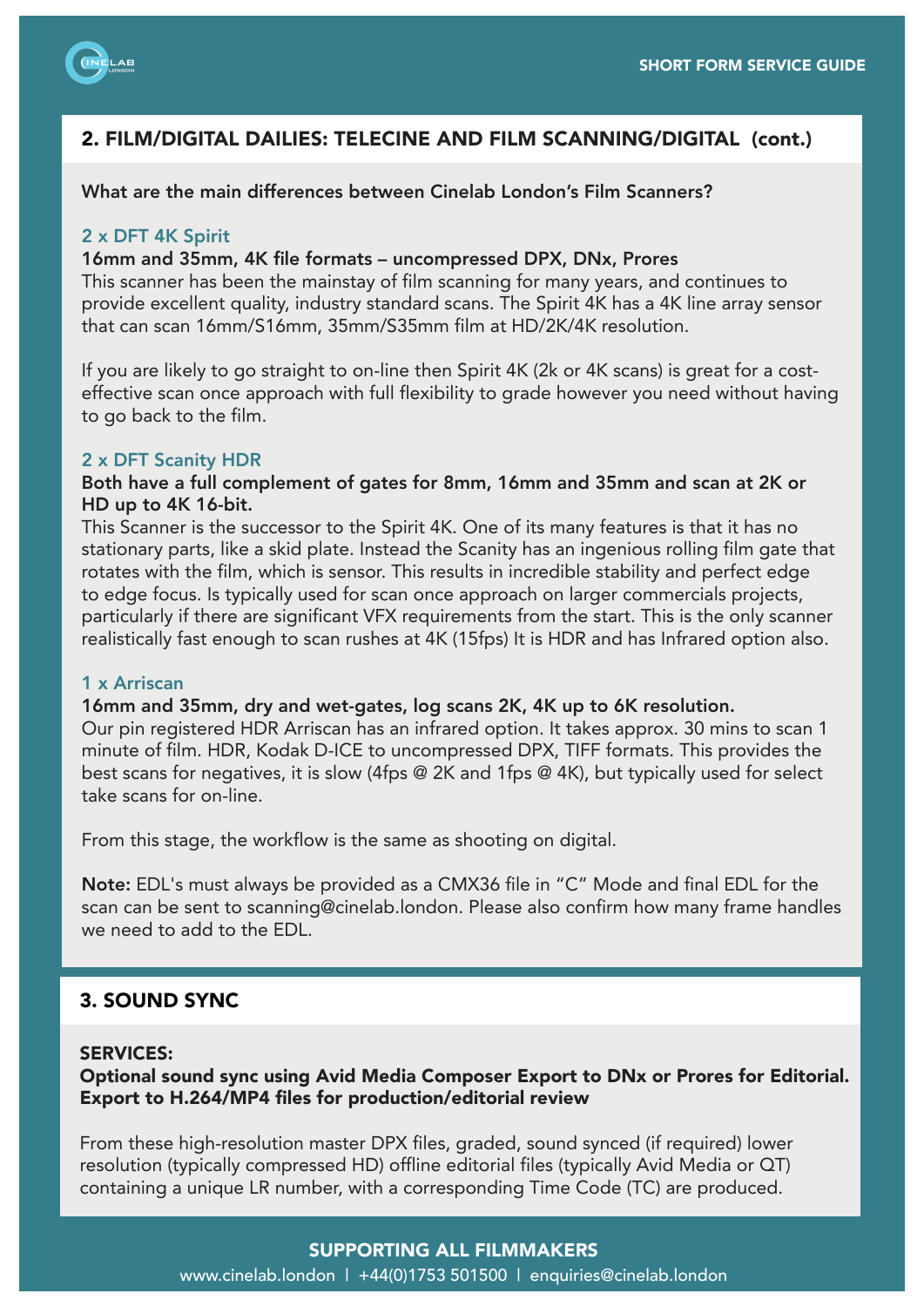

# 4. DELIVERY

## SERVICES:

## Encrypted electronic file delivery for editorial files H.264 upload to secure Cinelab London screener service for online review & approval

The DNX/Pro Res files are sent to your Editors, via a secure FTP screener service. Cinelab London use Soho Net for deliverables. The larger DPX files are now stored securely at Cinelab London until required later for the online conform, final grade, VFX and finishing of the film.

# 5. FILM SCANNING/SELECTED TAKES/VFX PULLS SCANNING

### SERVICES:

Spirit 4K/2K Scanity 4K/2K Arriscan 6K/4K/2K VFX & Drama Pulls from EDL. 2K or 4K DPX files for Conform & Grade

When the edit is locked/approved the final EDL can be sent to **scanning@cinelab.london**, and must always be provided as a CMX36 file in "C" Mode. Please also confirm how many frame handles we need to add to the EDL. The stored DPX files are then online conformed from the final EDL and these larger files/VFX Pulls are delivered via a secure FTP service usually to the post production company ready for the fine grade, VFX and finishing of the film.

# 6. FILM & DIGITAL DELIVERABLES

Film Recording at up to 4K using Arrilaser 2 or Direct to Print with Cinevator Optical Sound Negative Answer prints, IP/IN and Release Prints DCPs for Digital Cinema Distribution.

# POST PRODUCTION

Cinelab London can also quote full post production services, we partner closely with many of the leading post houses and our in-house picture & sound facilities ensure a seamless production workflow for clients.

#### Remote Working

Most of our digital services can be deployed remotely, our experienced team have the capability to continue providing these services from the safety and security of their own homes, whilst the film remains securely stored at Cinelab London and the digital files on our protected network.

CHECK OUT OUR YOUTUBE CHANNEL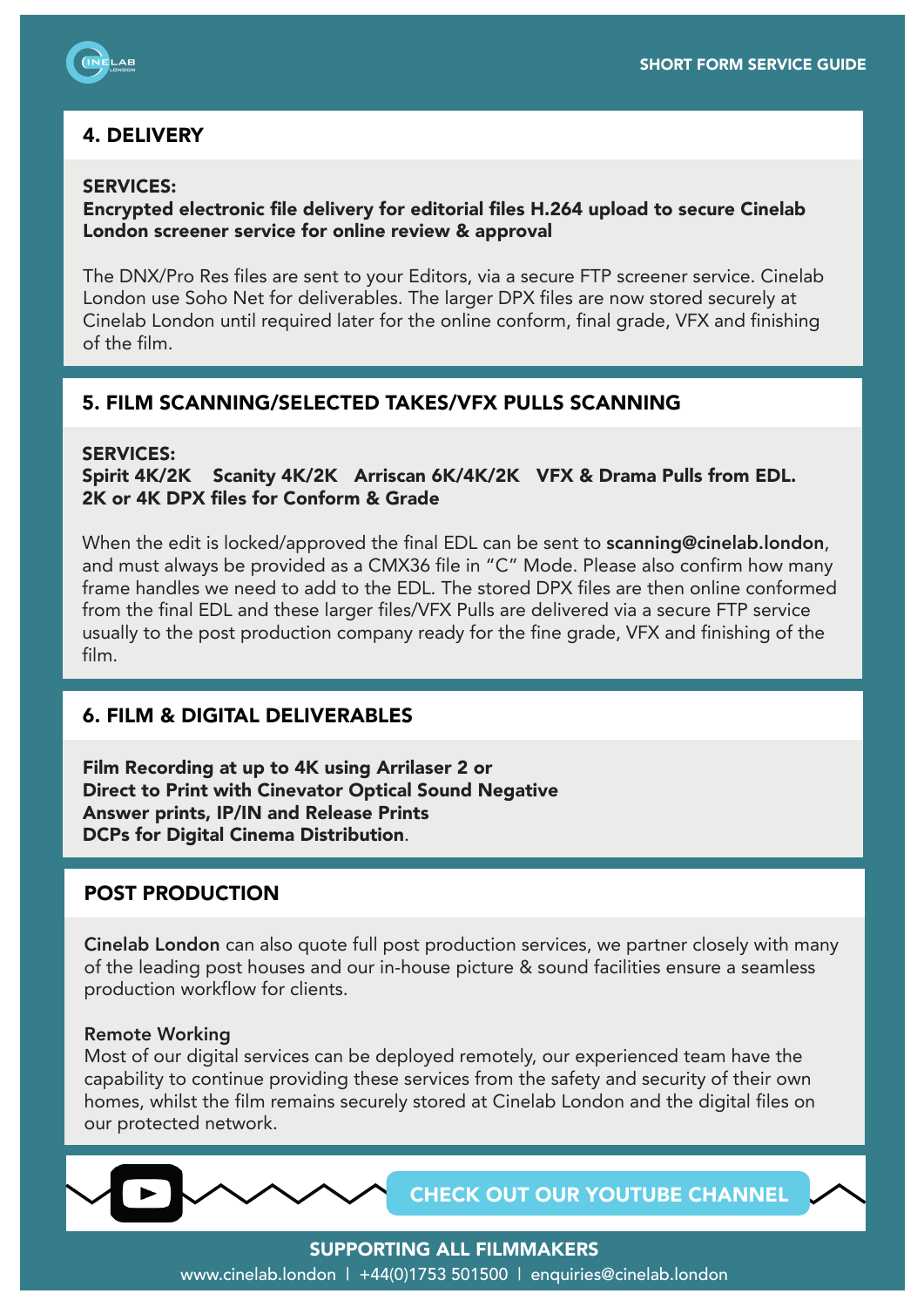

# FILM / DIGITAL DAILIES

Cinelab London has the widest choice of film scanners in Europe, including Spirit, Arriscan and Scanity HDR allowing us to scan from HD to 6K resolution. We can provide a bespoke Dailies Lab tailored to the scale and requirements of each and every job, regardless of size. We've collaborated with Onset Tech, based at Cinelab London to offer a complete solution to both film and digital based workflows, comprised exclusively of industry approved hardware and software, driven by the expertise of our skilled operators.

## Delivering dailies across multiple facilities is now a thing of the past.

## Offline Editing - Ask for a Quotation

Remote Access to Cinelab London's Cloud Based Editing Software.

# Digital Final Grading - Ask for a Quotation

Our Colourists utilise Blackmagic Resolve non-linear editing and grading systems with the Tangent Elements control panel. Both remotely or in our exclusive 20+ seat theatre with digital cinema projection.

# SOUND TRANSFERS AND RESTORATION

## Sound Mastering and Digitisation - Ask for a Quotation

We have a comprehensive range of sound followers for all 16 and 35mm magnetic and optical formats. DA88, DAT, ¼" audio tape formats.

Pro-tools for capture, edit and audio restoration.

Generation of descriptive metadata using AI technologies to provide speech to text, optical character recognition, face recognition, object and brand recognition, creating fully searchable content from your master assets.

Additionally we can digitise most archive video and audio tape formats including D1, D2, D3, D5, HDCam, HDD5, Beta formats, DV formats, 1" B & C, U-Matic, VHS, DASH, 24-track, DA88, DAT, ¼".

Once digitised we can again use automated QC tools to provide detailed condition reports.

# Film Recording - Ask for a Quotation

Our Film Specialists have huge experience and knowledge in recording to film and handling all differing frame types. Film Outs are achieved at Cinelab London by utilising the industry leading Arrilaser system.

4 x Arrilaser including Arrilaser 2, up to 4K, 35mm High-speed laser film recorder 1 x Cinevator – up to 2K real-time 35mm film recorder for negative and direct to print with soundtrack

# Film Printing - Ask for a Quotation

All film printing via either Model C, BHP or Peterson Wet Gate.